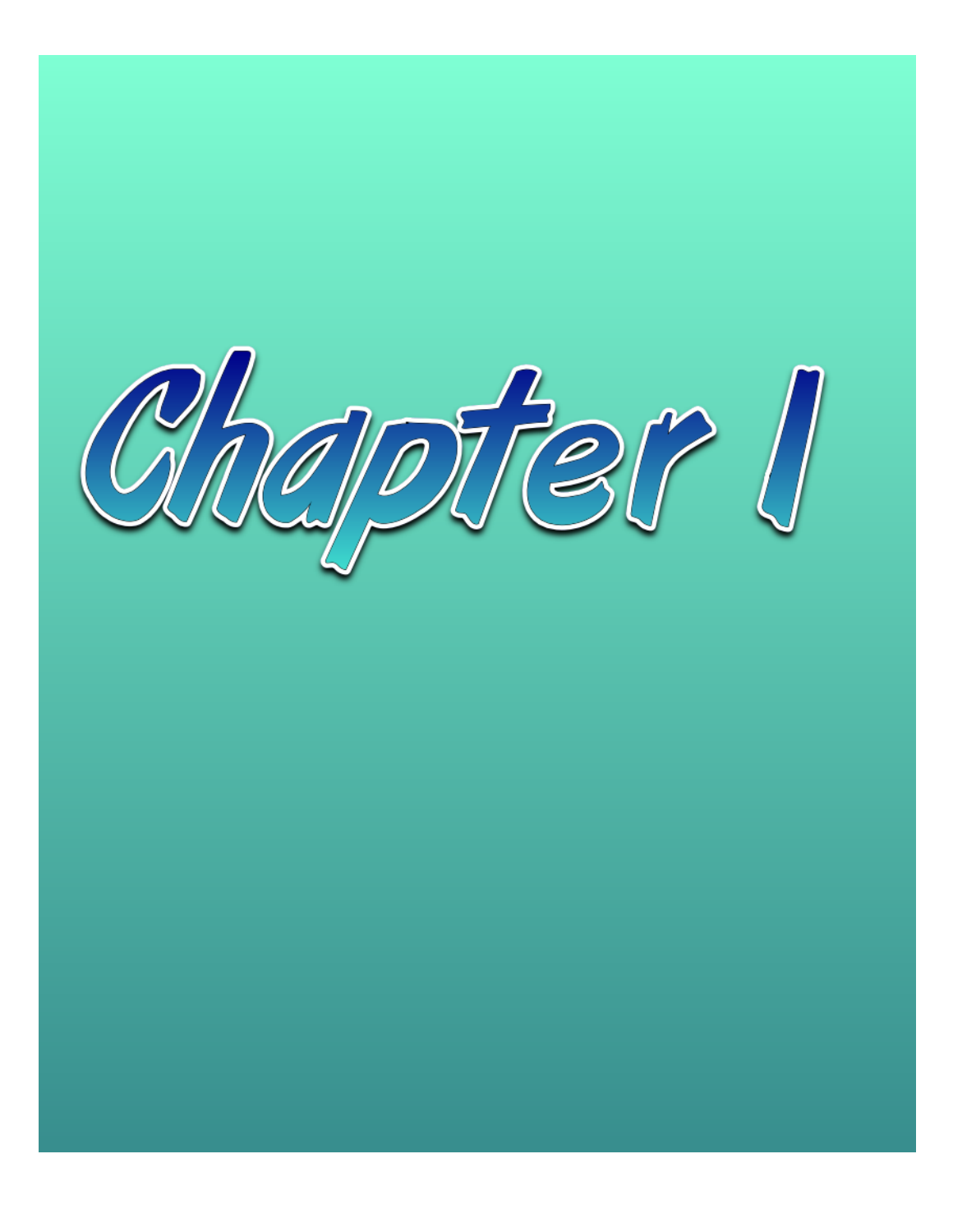$\mathbf y$ ou don't have to look too deeply to see how chemistry affects your life.

Every breath you take, every meal you eat, everything has something to do with the interaction of chemicals! And I know for a fact that you know how chemicals affect your life every time you finish a large meal (or go too long without a meal!)

But you need to know something that many people do not understand – even though we will be spending a lot of time studying the tiniest pieces of matter within this book...

# Nobody on the planet has ever actually seen an atom before!

This does not mean that scientists have been making all of this stuff up over the years. Thousands of experiments have been run in order to create the best models for our understanding of chemistry. Remember - the study of chemistry is the study of very small particles! Much like the scientists who have created these chemistry models, you too will be successful in measuring very tiny pieces of matter to incredibly precise details! The nature of how we measure or quantify these particles is the topic of study this first week.

Since the study of chemistry has to do with measuring many different things about incredibly tiny pieces of matter, a new way of writing down massively large or small numbers had to be developed. Let's get real here,

who really wants to write out that there are 3,011,500,000,000,000 molecules of sugar\* in every cup?

\* I'm really not joking here. This is pretty close to the actual number!

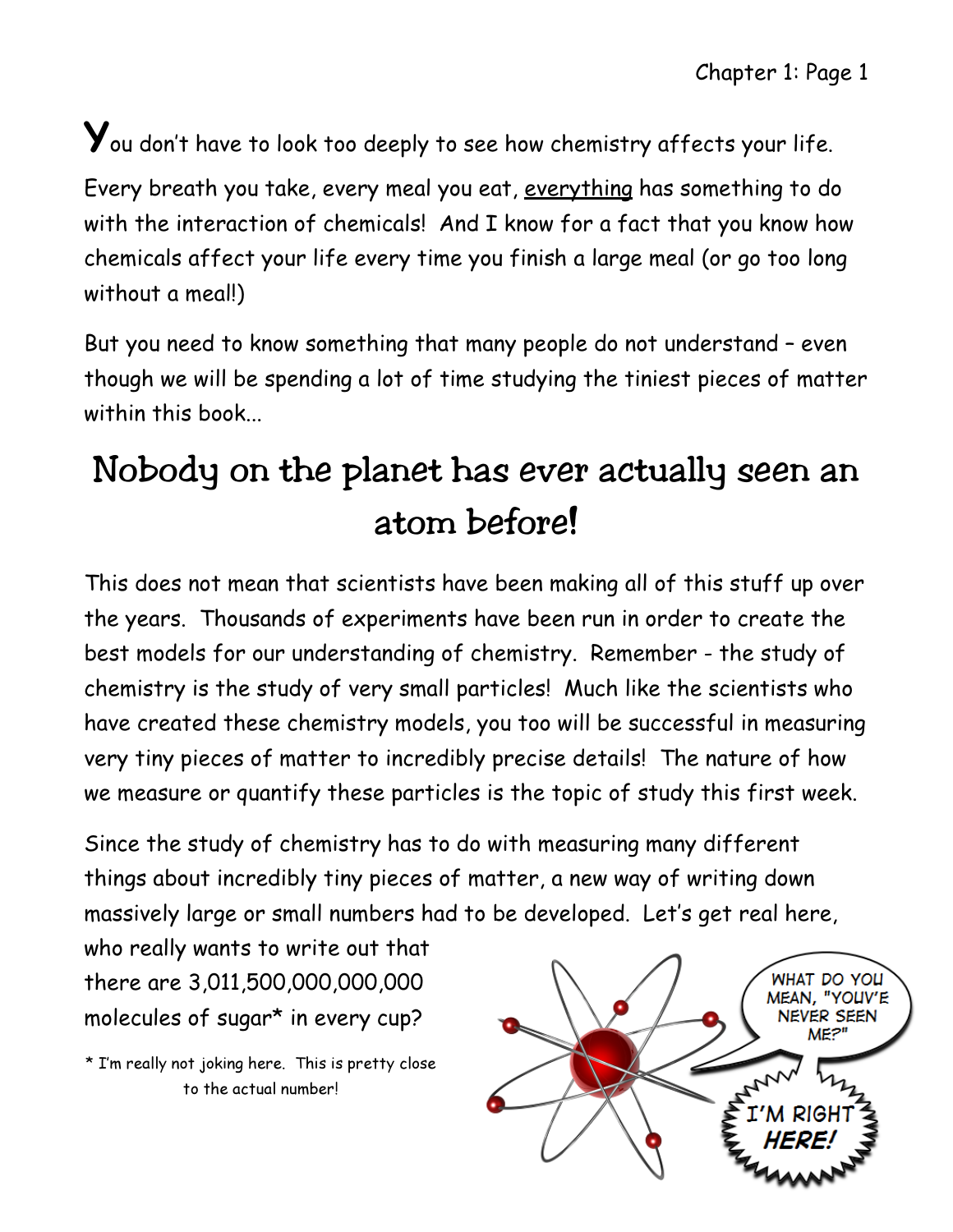So a short cut was needed to make all of these large numbers a little easier to manage. This short cut is known as scientific notation. The rules of this method are very easy to follow as long as you can multiply or divide any number by 10.

Instead of writing out the number 100, you would write  $10^2$ . The "2" that is hovering on top of the 10 represents the multiplication of the number 10 by



itself. The number 1000 would be written as  $10^3$ ; 10,000 would be  $10^4$ , and so on. The following chart can be used to follow how these exponents work:

 $100 = 10 \times 10 = 10^2$  = one hundred  $1,000 = 10 \times 10 \times 10 = 10^3$  = one thousand 10,000 =  $10 \times 10 \times 10 \times 10 = 10^4$  = ten thousand  $1,000,000 = 10 \times 10 \times 10 \times 10 \times 10 \times 10 = 10^6$  = one million 1,000,000,000 = 10 x 10 x 10 x 10 x 10 x 10 x 10 x 10 x 10 = 10<sup>9</sup>= one billion

This chart only tells us how to make our number larger. We can use this same procedure in reverse to determine how small an object can be as well. For example:

> $1/10 = 10^{-1}$  = one tenth  $1/100 = 1/10 \times 10 = 10^{-2}$  = one hundredth  $1/1,000 = 1/10 \times 10 \times 10 = 10^{-3}$  = one thousandth  $1/10,000 = 1/10 \times 10 \times 10 \times 10 = 10^{-4}$  = one ten thousandth  $1/1,000,000 = 1/10 \times 10 \times 10 = 10^{-6}$  = one millionth  $1/1,000,000,000 = 1/10 \times 10 \times 10 = 10^{-9}$  = one billionth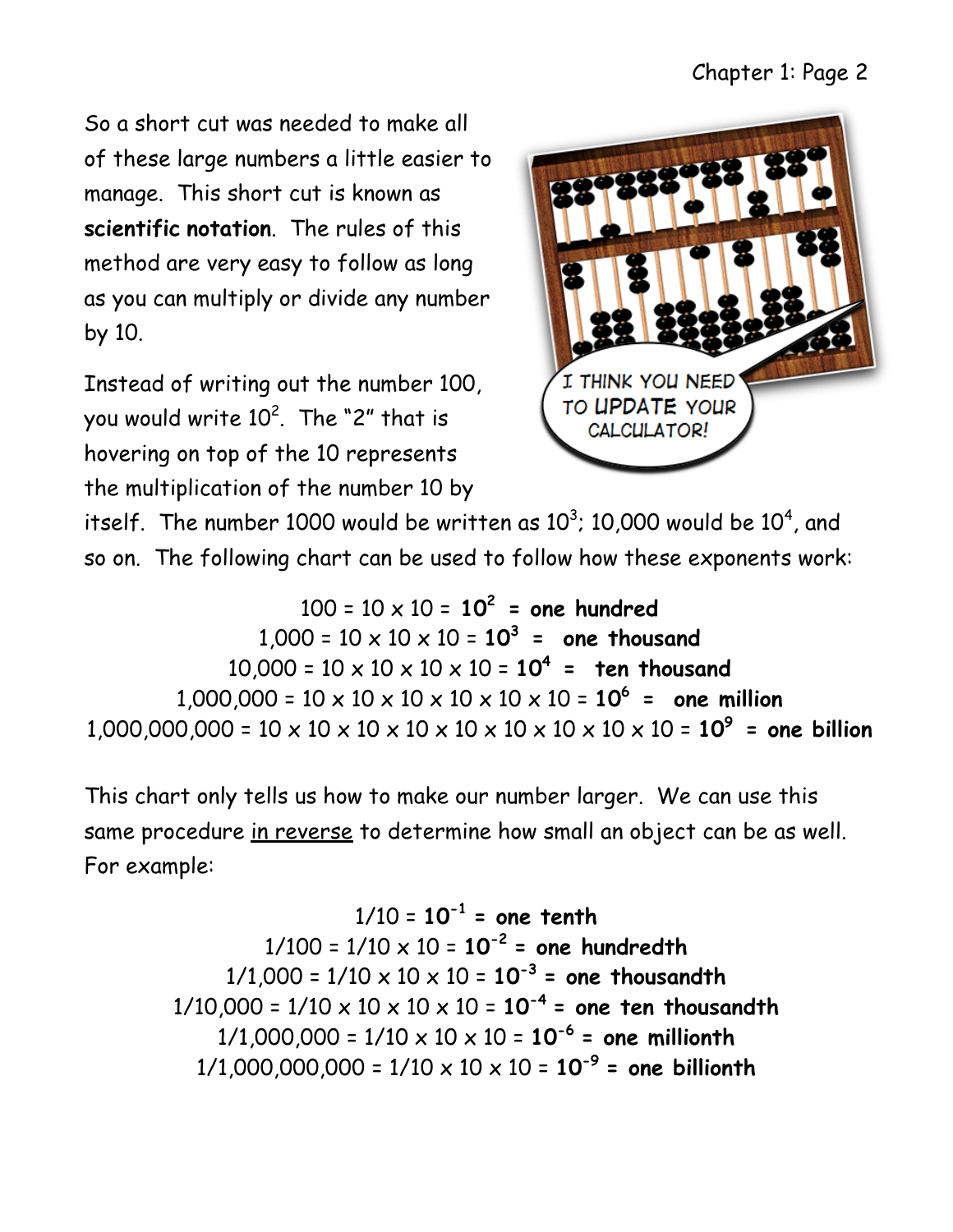So how do all of these short cuts help us? Well, instead of writing out the number 2,500 when you are doing your calculations, you can write it as  $2.5 \times 10 \times 10 \times 10 = 2,500$ 

Or, you can make it REALLY easy on yourself and use scientific notation to write it as 2.5  $\times$  10<sup>3</sup>.

In scientific notation, the first number you wrote down (the 2.5) is known as the  ${\sf coefficient}$  and the  $10^3$  is called the  ${\sf exponent}$ . There is one little rule with coefficients:

#### The coefficient must always be a number between 1.0 and 9.9

This may seem to be more work that it is really worth. And you may be right when we are using small numbers like 2,500. However, it is very possible that you will have to work with much larger numbers like the one you read about a little while ago - 3,011,500,000,000,000. This is where scientific notation comes in handy. Let's use this short cut once again:

Question #1:

### $3,011,500,000,000,000 = 3.0115 \times 10^{15}$

How can you figure out how many times you have to divide this large number by 10 to get  $3.0115 \times 10^{15}$ ?

After a few practice problems, you will probably become very good at solving this problem. Until then, you can use a little device to help you count the number of 10's you'll need for your answer.

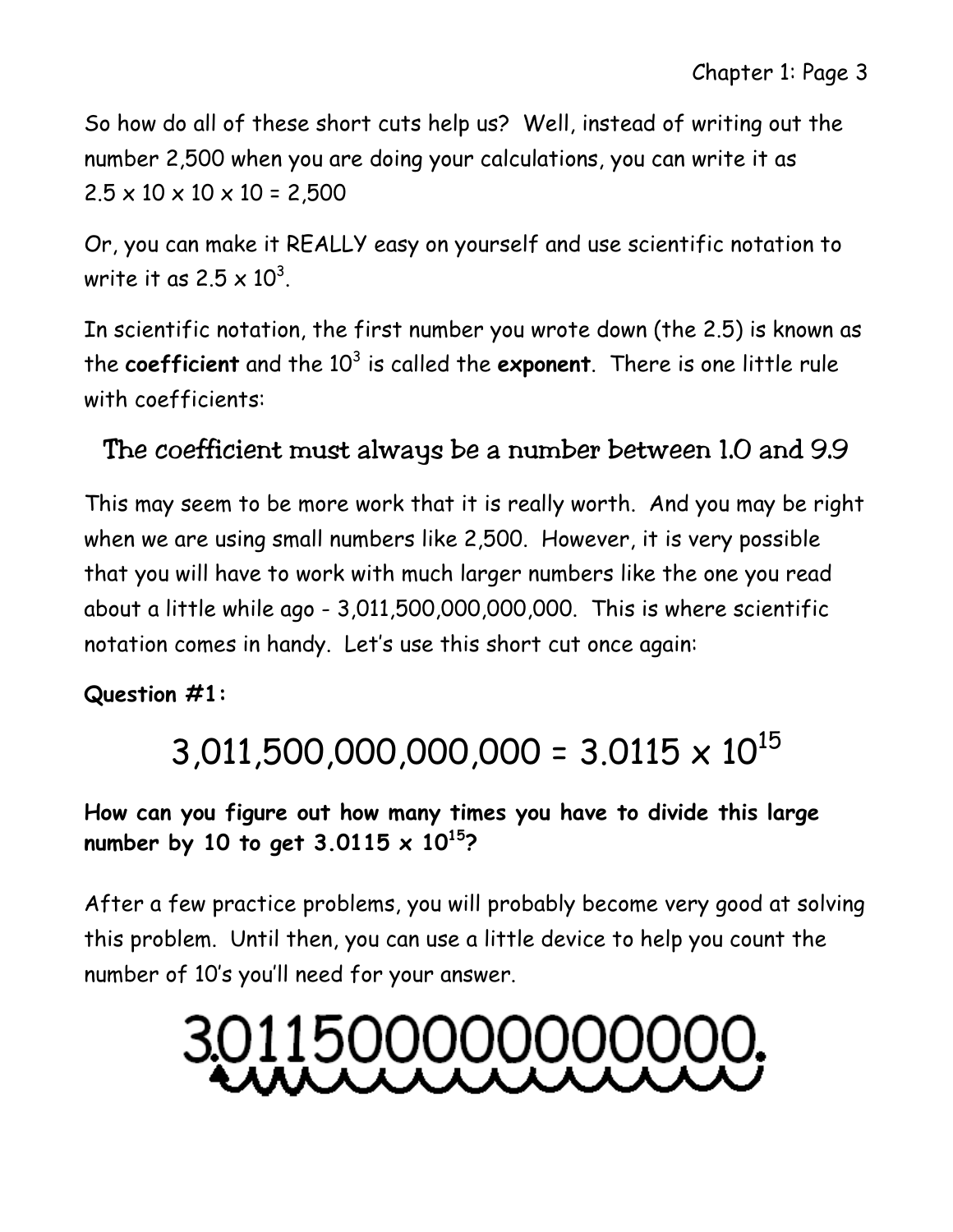Simply count the number of loops you draw from the beginning decimal to where it will create a coefficient between 1.0 and 9.9.

The same is true if you have a very small number and you need to put it into scientific notation. For example, take a look at the following example:

## $0.0112556 = 1.12556 \times 10^{-2}$

In order to convert 0.0112556 into scientific notation, you need to multiply this number by 100 to get a coefficient between 1.0 and 9.9. This can be represented with the following pic:

# 0.01.12556

Another way to determine how to convert a large or small number into scientific notation is to remember this simple rule:

If the coefficient needs to get smaller during a conversion, the exponent will need to get bigger, and vice versa!

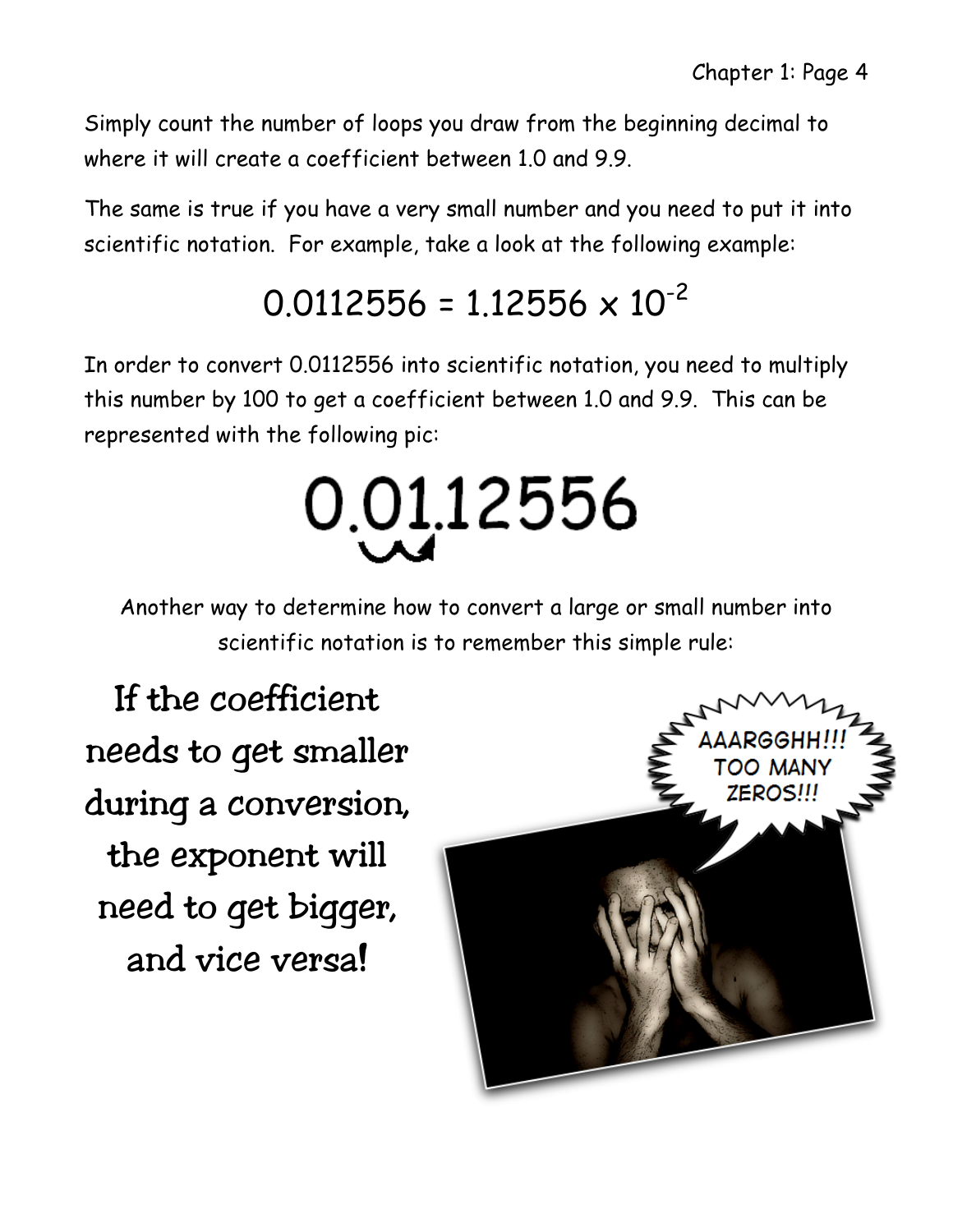For example, let's assume we need to convert the following number into scientific notation:

# 3,011,500,000,000,000

This number will need to get smaller, right? So if this number gets smaller, its exponent will need to get larger. Therefore…

# $3,011,500,000,000,000 = 3.0115 \times 10^{15}$

If you have a small number like this one...  $0.016115$ 

...and you need to convert it into scientific notation, it will have to become LARGER in order to be a proper coefficient. Therefore...

# $0.016115 = 1.6115 \times 10^{-2}$

#### Question #2:

So how do you know where you should place the final decimal? That is easy! Your coefficient

should always be between 1 and 9.999…

#### Question #3:

Why are we doing this again? Okay, I will be honest with you. Crunching numbers and practicing scientific notation problems may not be the most exciting thing to do. However, this skill is very important not only to chemists, but to mathematicians, and engineers too!

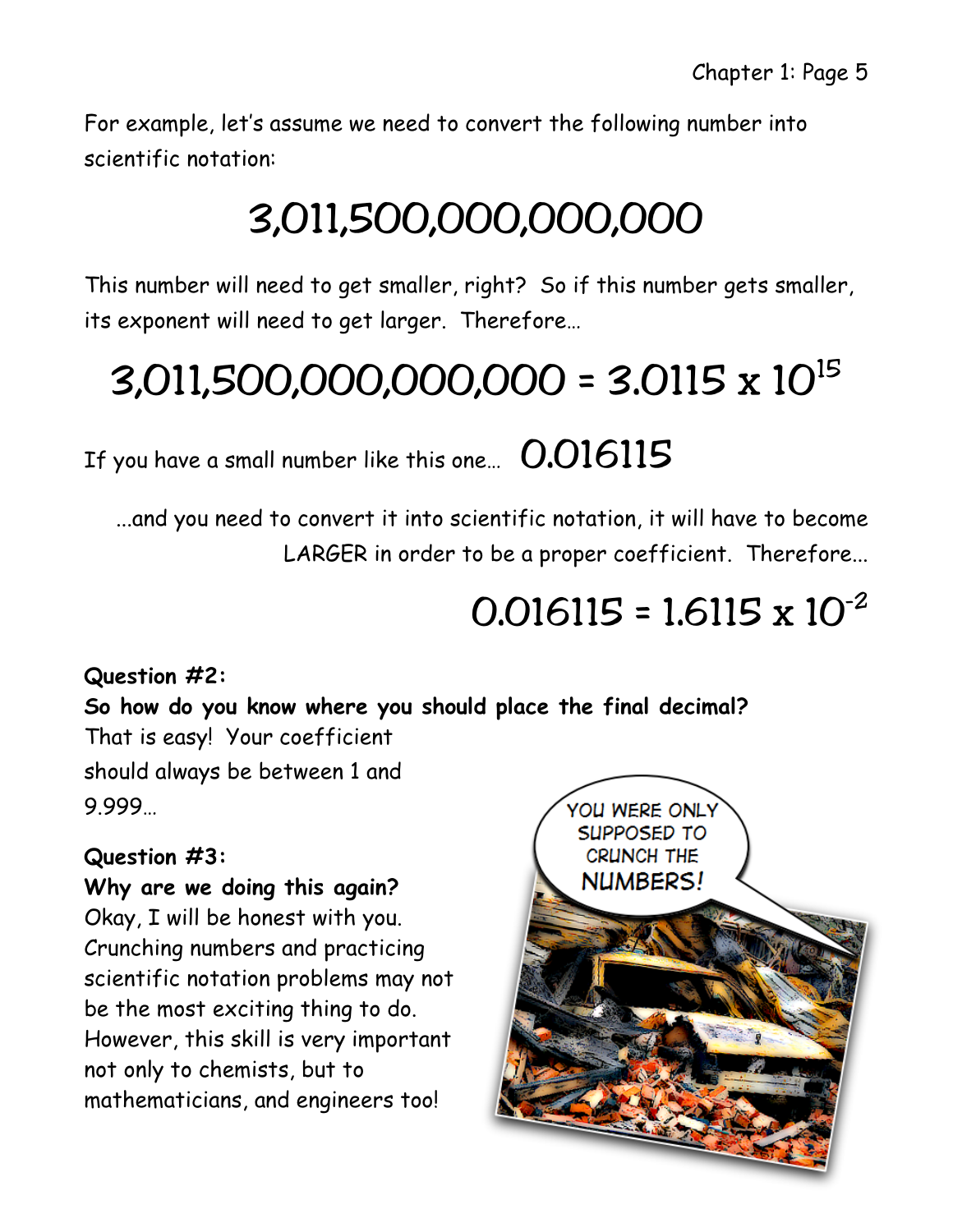Chemists need the best data possible when running experiments on such tiny pieces of matter. The ability to accurately AND precisely identify very large or small numbers is extremely important. You may be thinking that accuracy and precision is the same thing. But they're not!

Precision is how close a series of measurements are to each other. Accuracy is how close a measured value is to the real value of the object.

# You can see how these two terms work in the kitchen:

Imagine baking three batches of cookies. Everything is going fine until you get distracted with phone calls, TV, etc. and end up burning all three sheets of cookies.

#### This is an example of being precise but not accurate (they all look like charcoal, but that's not what you were hoping for!)

So you cook three more sheets of cookies and make certain to set a timer this time. The bell goes off and you pull out the cookies only to find that the sheet on the bottom of the oven burned all of the cookies but the sheets on top of the oven were still gooey. Your oven does not heat evenly!

#### This is an example of being NEITHER precise nor accurate.

You decide to give it one more try. The timer is set and you have the brilliant idea to rotate your cookie sheets within the oven as they are cooking. When the time is up, you pull out your cookies and find all of them to be cooked perfectly!

This is an example of being BOTH accurate and precise. All of the cookies have been cooked precisely the same as each other AND the accuracy of how long they were to be cooked was perfect!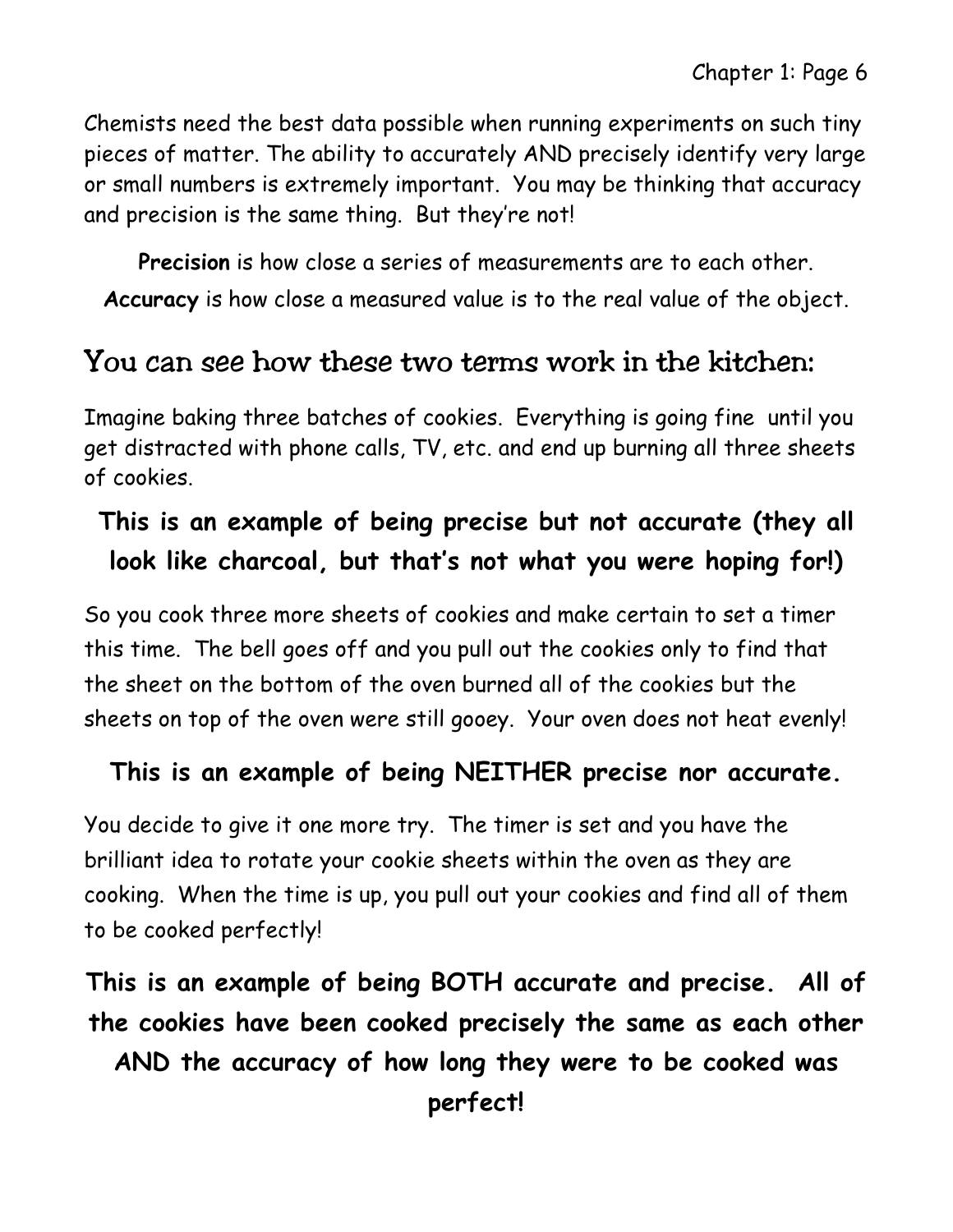This week, you need to practice how to place large and small numbers into scientific notation. I know there are a lot of problems to do. But practice makes perfect. Actually, perfect practice makes perfect. Good luck and get ready for next week because we are going to see how to take these huge numbers and apply a little mathematics to them. Stay tuned….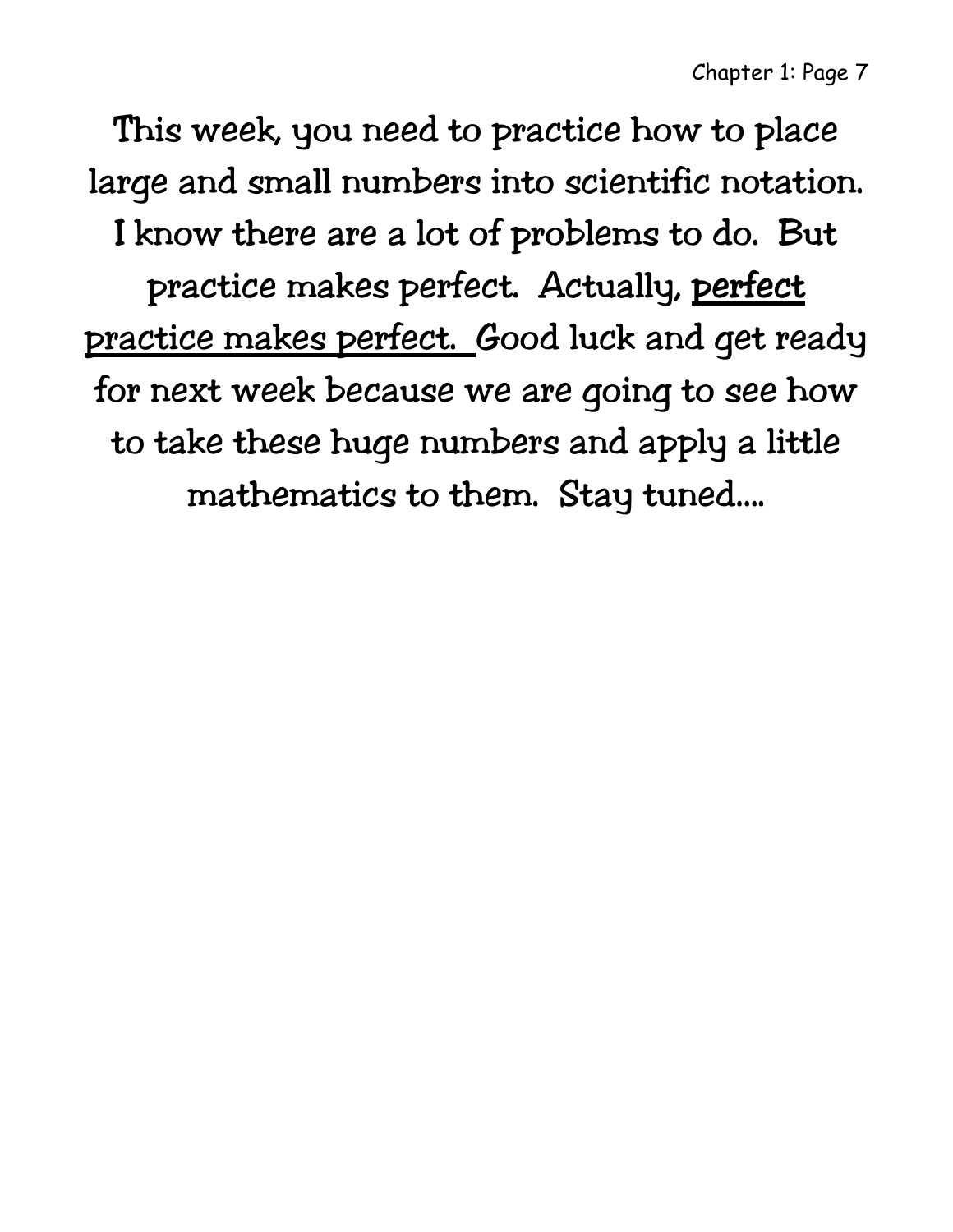# Scientific notation practice (Part I)

Convert the following to scientific notation:

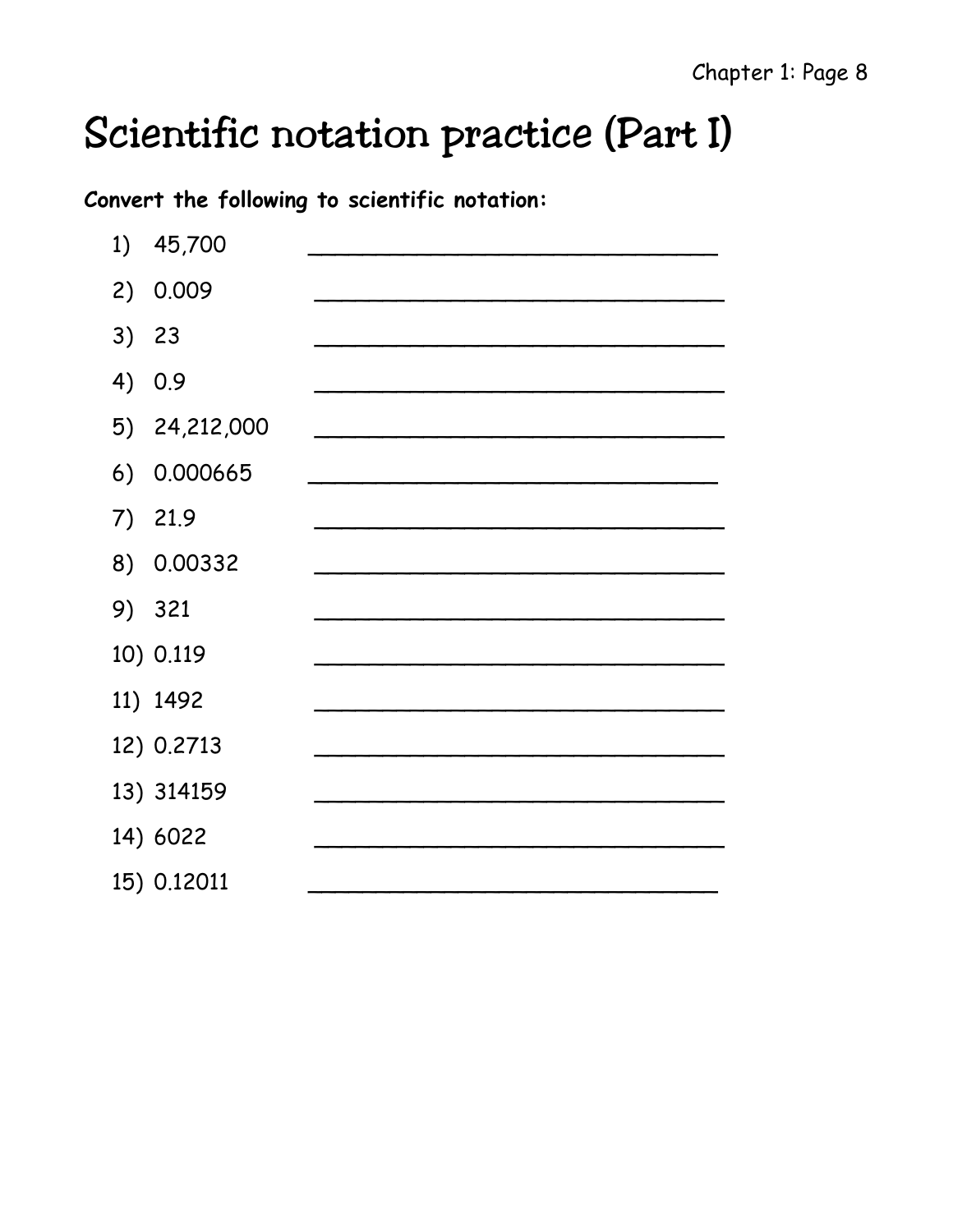16)  $3.825 \times 10^3$  $\overline{\phantom{a}}$  , and the contract of the contract of the contract of the contract of the contract of the contract of the contract of the contract of the contract of the contract of the contract of the contract of the contrac 17)  $6.3 \times 10^4$  $\mathcal{L}_\text{max}$  and  $\mathcal{L}_\text{max}$  and  $\mathcal{L}_\text{max}$  and  $\mathcal{L}_\text{max}$ 18)  $2.3 \times 10^{-2}$ 19) 4.44 x 10-6  $\overline{\phantom{a}}$  , and the set of the set of the set of the set of the set of the set of the set of the set of the set of the set of the set of the set of the set of the set of the set of the set of the set of the set of the s 20) 7.121  $\times$  10<sup>9</sup>  $\mathcal{L}_\text{max}$  , and the set of the set of the set of the set of the set of the set of the set of the set of the set of the set of the set of the set of the set of the set of the set of the set of the set of the set of the 21)  $1.2 \times 10^{-1}$  $\overline{\phantom{a}}$ 22)  $1.8 \times 10^2$  $\overline{\phantom{a}}$  , and the state of the state of the state of the state of the state of the state of the state of the state of the state of the state of the state of the state of the state of the state of the state of the stat 23)  $8.1 \times 10^{-4}$  $\mathcal{L}_\text{max}$  and  $\mathcal{L}_\text{max}$  and  $\mathcal{L}_\text{max}$  and  $\mathcal{L}_\text{max}$ 24)  $6.7 \times 10^5$  $\overline{\phantom{a}}$ 25) 3.4  $\times$  10<sup>7</sup>

Convert the following numbers in scientific notation to expanded form:

If you did okay with these first problems, let's see how you do with a few more...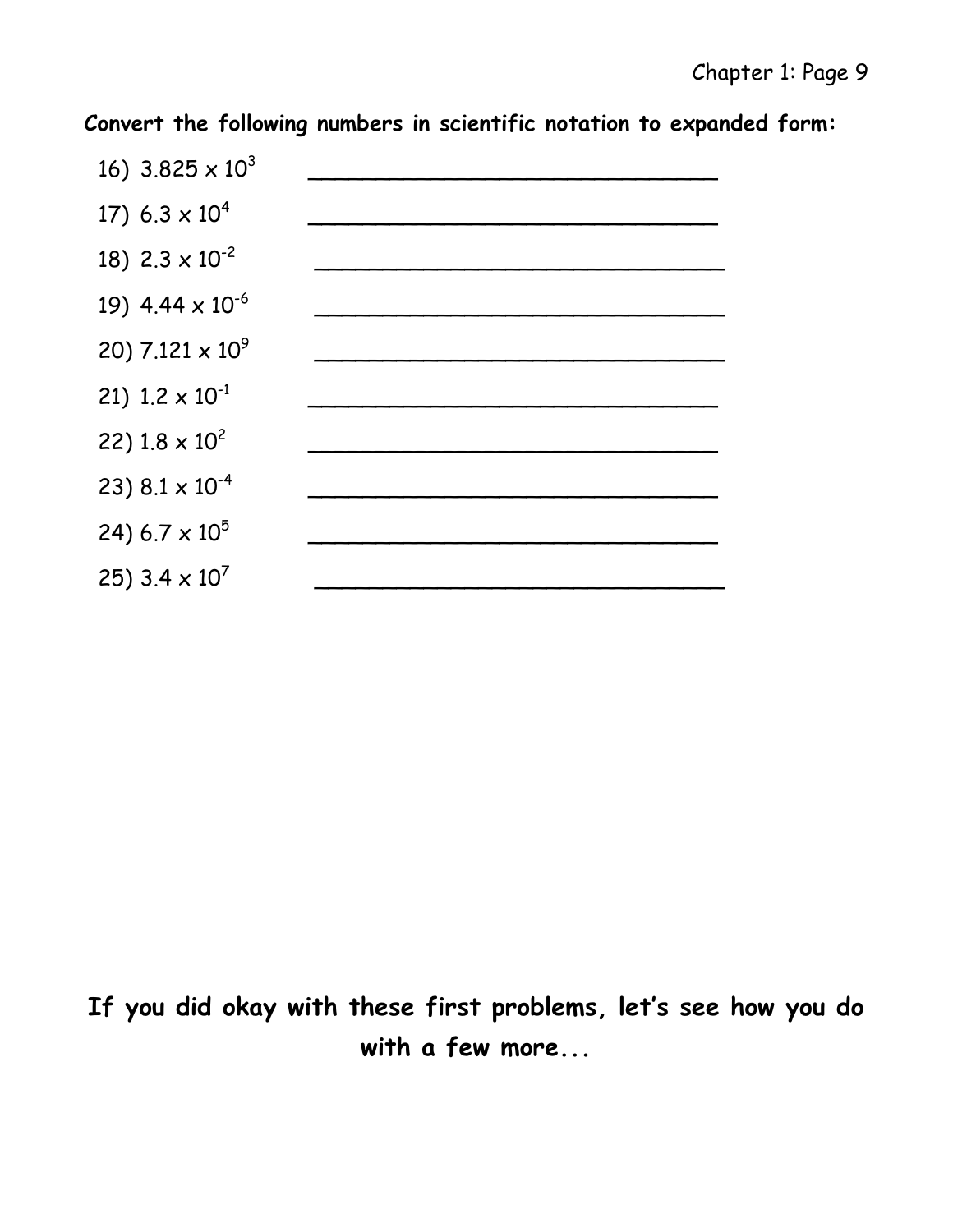### Scientific notation practice (Part II)

Put these numbers into scientific notation.